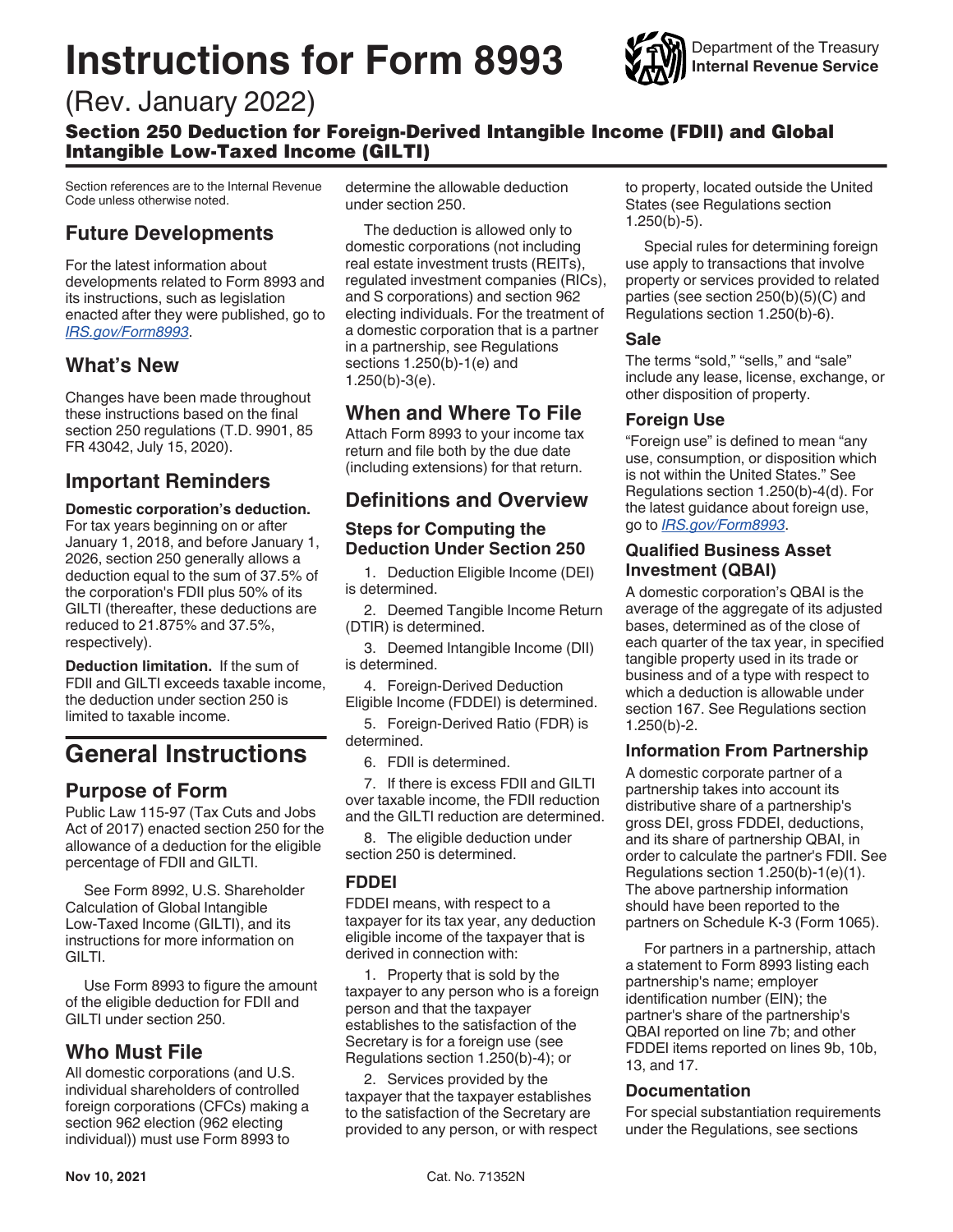1.250(b)-3(f), 1.250(b)-4(d)(3), and 1.250(b)-5(e)(4).

#### **Section 250 Deduction Limitation**

If the sum of FDII and GILTI exceeds taxable income, the deduction under section 250 is subject to limitation. See the instructions for lines 26 and 27, later, for additional information.

#### **Corrections to Form 8993**

If you file a Form 8993 that you later determine is incomplete or incorrect, file a corrected Form 8993 with an amended tax return, using the amended return instructions for the return with which you originally filed Form 8993. Enter "Corrected" at the top of the corrected Form 8993.

#### **Computer-Generated Form 8993**

Generally, all computer-generated forms must receive prior approval from the IRS and are subject to an annual review. Requests for approval may be submitted electronically to *[substituteforms@irs.gov](mailto:substituteforms@irs.gov)*, or requests may be mailed to: Internal Revenue Service, Attention: Substitute Forms Program, SE:W:CAR:MP:P:TP, 1111 Constitution Ave. NW, Room 6554, Washington, DC 20224.

## **Specific Instructions**

## **Part I. Determining DEI and DII**

DEI means, with respect to any domestic corporation, the excess (if any) of the gross income of the corporation, less exclusions, over deductions (including taxes) properly allocable to such gross income.

#### **Line 1. Gross Income**

For purposes of this form, gross income includes all income from whatever source derived. Enter the amount from Form 1120, line 11.

#### **Line 2. Exclusions**

Exclude the following items to the extent included on line 1.

1. Any amount included in the gross income of such corporation under section 951(a)(1). Include the section 78 gross-up with respect to the inclusion under section 951(a)(1).

2. Any amount included in the gross income of such corporation under section 951A. Section 951A defines GILTI. Include the section 78 gross-up

with respect to the inclusion under section 951A.

3. Any financial services income (as defined under section 904(d)(2)(D)) of such corporation.

4. Any dividend received from a CFC with respect to which the corporation is a U.S. shareholder, as defined under section 951(b).

5. Any domestic oil and gas extraction income. The term "domestic oil and gas extraction income" means income described in section 907(c)(1), determined by substituting "within the United States" for "without the United States."

6. Any foreign branch income (as defined in section 904(d)(2)(J)).

#### **Line 5. Deductions Properly Allocable to the Amount on Line 4**

Allocable deductions include all deductions (including taxes) properly allocable to gross DEI on line 4. See Regulations section 1.250(b)-1(d)(2) for more details. Deductions properly allocable to gross DEI are determined without regard to sections 163(j), 170(b) (2), 172, 246(b), and 250.

Include the partner's share of the partnership's deductions properly allocable to the amount on line 4. Do not duplicate expenses already included on line 1.

#### **Line 6. DEI**

If the result is zero or negative, enter zero on line 6, and your FDII deduction under section 250 is zero. Enter zero on lines 21 and 28.

#### **Line 7. Deemed Tangible Income Return (10% of QBAI)**

The DTIR with respect to a domestic corporation is the corporation's QBAI for the year multiplied by 10%. In addition, for purposes of determining a domestic corporate partner's DTIR, a domestic corporation's QBAI is increased by its share of the partnership's adjusted basis in partnership specified tangible property. See Regulations section  $1.250(b)-2(g)$ .

First, compute QBAI (defined earlier). See Regulations section 1.250(b)-2. "Specified tangible property" means any tangible property used in the production of the gross income included in DEI. If such property was used in the production of DEI and income that is not DEI (such as dual-use property), the property is treated as specified tangible property in the same proportion that the

amount of the gross income included in DEI produced with respect to the property bears to the total amount of gross income produced with respect to the property. If specified tangible property is only partially depreciable, then only the depreciable portion is QBAI. The adjusted basis is determined by using the alternative depreciation system under section 168(g) and allocating depreciation deductions with respect to such property ratably to each day during the period in the tax year to which such depreciation relates. Then, multiply QBAI by 10% (0.10) and enter this result on Form 8993, line 7a. Multiply a partner's share of the partnership's QBAI by 10% (0.10) and enter this result on Form 8993, line 7b.

#### **Line 8. DII**

DII is the excess (if any) of the corporation's DEI over its DTIR. If the result is zero or negative, enter zero on line 8, and your FDII deduction under section 250 is zero. Enter zero on lines 21 and 28.

## **Part II. Determining FDDEI**

Each place where general property is listed refers to amounts connected to the sale, lease, exchange, or other disposition of general property to a foreign person and, as established to the satisfaction of the Secretary, is for a foreign use as defined in Regulations sections 1.250(b)-3 and 1.250(b)-4(d) (1) and (2). The term "general property" means any property other than intangible property; a security (as defined in section 475(c)(2)); an interest in a partnership, trust, or estate; or a commodity described in section 475(e) (2)(A) that is not a physical commodity or a commodity described in section 475(e)(2)(B) through (D).

Each place where intangible property is listed refers to amounts connected to the sale, license, exchange, or other disposition of intangible property to a foreign person and, as established to the satisfaction of the Secretary, is for a foreign use as defined in Regulations sections 1.250(b)-3 and 1.250(b)-4(d) (2).

Each place where services are listed refers to amounts connected to services that, as established to the satisfaction of the Secretary, are provided to any person, or with respect to property, located outside the United States as defined in Regulations section 1.250(b)-5.

If a transaction includes both a sales component and a service component,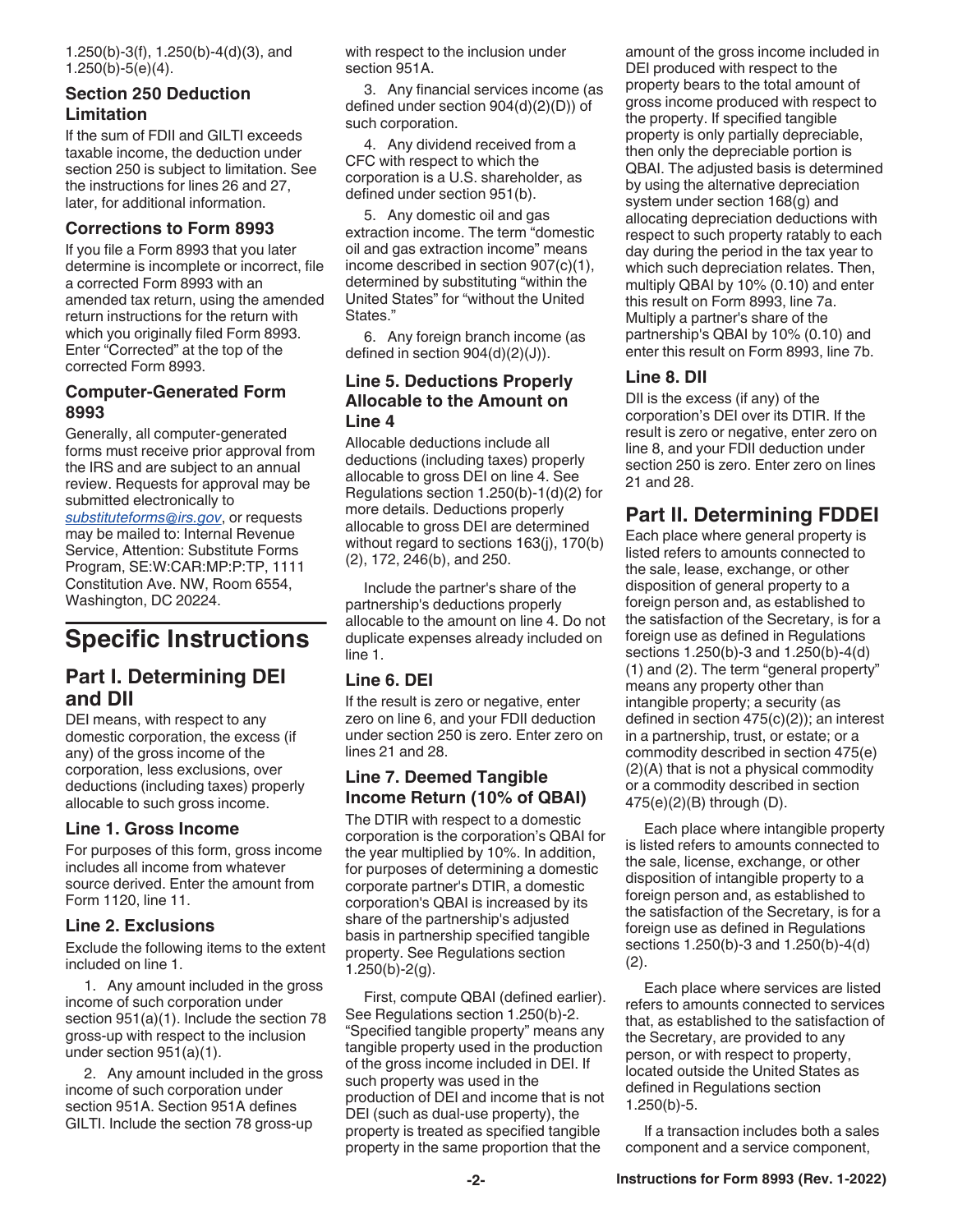the transaction is classified as either a sale or as a service according to the overall predominant character of the transaction. See Regulations section 1.250(b)-3(d).

For purposes of determining a domestic corporation's deductions that are properly allocable to gross FDDEI, the corporation's deductions are allocated and apportioned to gross FDDEI under the rules of sections 1.861-8 through 1.861-14T and 1.861-17 by treating section 250(b) as an operative section described in section 1.861-8(f). See Regulations section 1.250(b)-1(d)(2).

The partnership should determine and report the partner's share of each item necessary to compute FDII in accordance with the partner's distributive share of the underlying item of income, gain, deduction, and loss of the partnership.

#### **Line 9a. Gross Receipts**

"Foreign-derived gross receipts" means gross receipts that are used to compute gross FDDEI as defined in Regulations section 1.250(b)-1.

#### **Column A. General Property**

Enter the amount of foreign-derived gross receipts from all sales of general property.

#### **Column B. Intangible Property**

Enter the amount of foreign-derived gross receipts from all sales of intangible property.

#### **Column C. Services**

Enter the amount of foreign-derived gross receipts from all services.

#### **Line 9b. Gross Receipts From Partnerships**

Enter the amount, if any, of the partner's share of the partnership's foreign-derived gross receipts.

#### **Column A. General Property**

Enter the amount, if any, of the partner's share of the partnership's foreign-derived gross receipts from all sales of general property.

#### **Column B. Intangible Property**

Enter the amount, if any, of the partner's share of the partnership's foreign-derived gross receipts from all sales of intangible property.

#### **Column C. Services**

Enter the amount, if any, of the partner's share of the partnership's foreign-derived gross receipts from all services.

#### **Line 10a. Cost of Goods Sold**

Enter the amount of cost of goods sold attributable to the amount(s) on line 9a.

For purposes of this form, when figuring FDDEI, cost of goods sold includes the:

1. Cost of goods sold to customers, and

2. Adjusted basis of non-inventory property sold or otherwise disposed of in trade or business.

In making that determination, attribute costs of goods sold to gross receipts using a reasonable method in accordance with Regulations section 1.250(b)-1(d)(1).

Cost of goods sold must be attributed to gross receipts with respect to gross DEI or gross FDDEI regardless of whether certain costs included in cost of goods sold can be associated with activities undertaken in an earlier tax year (including a year before the effective date of section 250).

#### **Line 10b. Cost of Goods Sold From Partnerships**

Enter the amount, if any, of the partner's share of the partnership's cost of goods sold attributable to the amount on line 9b.

#### **Line 12. Allocable Deductions**

Enter the amount of the deductions that are allocated and apportioned to gross FDDEI on line 11. See Regulations section 1.250(b)-1(d)(2) for more details. Report interest and research and experimental (R&E) deductions on lines 14 and 15, respectively. Deductions are determined without regard to sections 163(j),170(b)(2), 172, 246(b), and 250.

#### **Column A. General Property**

Enter the amount of the deductions that are allocated and apportioned to gross FDDEI from all sales of general property.

#### **Column B. Intangible Property**

Enter the amount of the deductions that are allocated and apportioned to gross FDDEI from all sales of intangible property.

#### **Column C. Services**

Enter the amount of the deductions that are allocated and apportioned to gross FDDEI from all services.

#### **Line 13. Allocable Deductions From Partnerships**

Enter the amount, if any, of the partner's share of the partnership's deductions

that are allocated and apportioned to gross FDDEI on line 11.

#### **Column A. General Property**

Enter the amount, if any, of the partner's share of the partnership's deductions that are allocated and apportioned to gross FDDEI from all sales of general property.

#### **Column B. Intangible Property**

Enter the amount, if any, of the partner's share of the partnership's deductions that are allocated and apportioned to gross FDDEI from all sales of intangible property.

#### **Column C. Services**

Enter the amount, if any, of the partner's share of the partnership's deductions that are allocated and apportioned to gross FDDEI from all services.

#### **Line 14. Interest Deductions**

The term "interest" refers to the gross amount of interest expense incurred by a taxpayer in a given year. For purposes of determining properly allocable interest deductions, the corporation's interest expense deduction is determined without regard to section 163(j), and includes any expense under section 163 (including original issue discount), and interest equivalents. See Regulations section 1.250(b)-1(d)(2)(ii). See Temporary Regulations section 1.861-9T(b) for the definition of interest equivalents and Regulations section 1.861-9T(c) for sections that disallow, suspend, or require the capitalization of interest deductions.

Interest deductions are apportioned to gross DEI and gross FDDEI based ordinarily on the tax book value of the taxpayer's assets. See Regulations section  $1.250(b)-1(d)(2)(i)$ . A taxpayer may elect to use the alternative tax book value method. See Regulations sections 1.861-9(g)(1)(ii) and 1.861-9(i). When reporting the asset that is the basis of stock in nonaffiliated 10%-owned corporations, adjust such amount for earnings and profits. See Regulations section 1.861-12(c)(2)(i)(A). See Regulations sections 1.861-10 and 1.861-10T for exceptions to the general rule of fungibility (such as qualified nonrecourse indebtedness, integrated financial transactions, and excess related party indebtedness).

The total interest deductions for the members of the corporation's affiliated group are allocated and apportioned to the statutory and residual groupings under proposed, final, and Temporary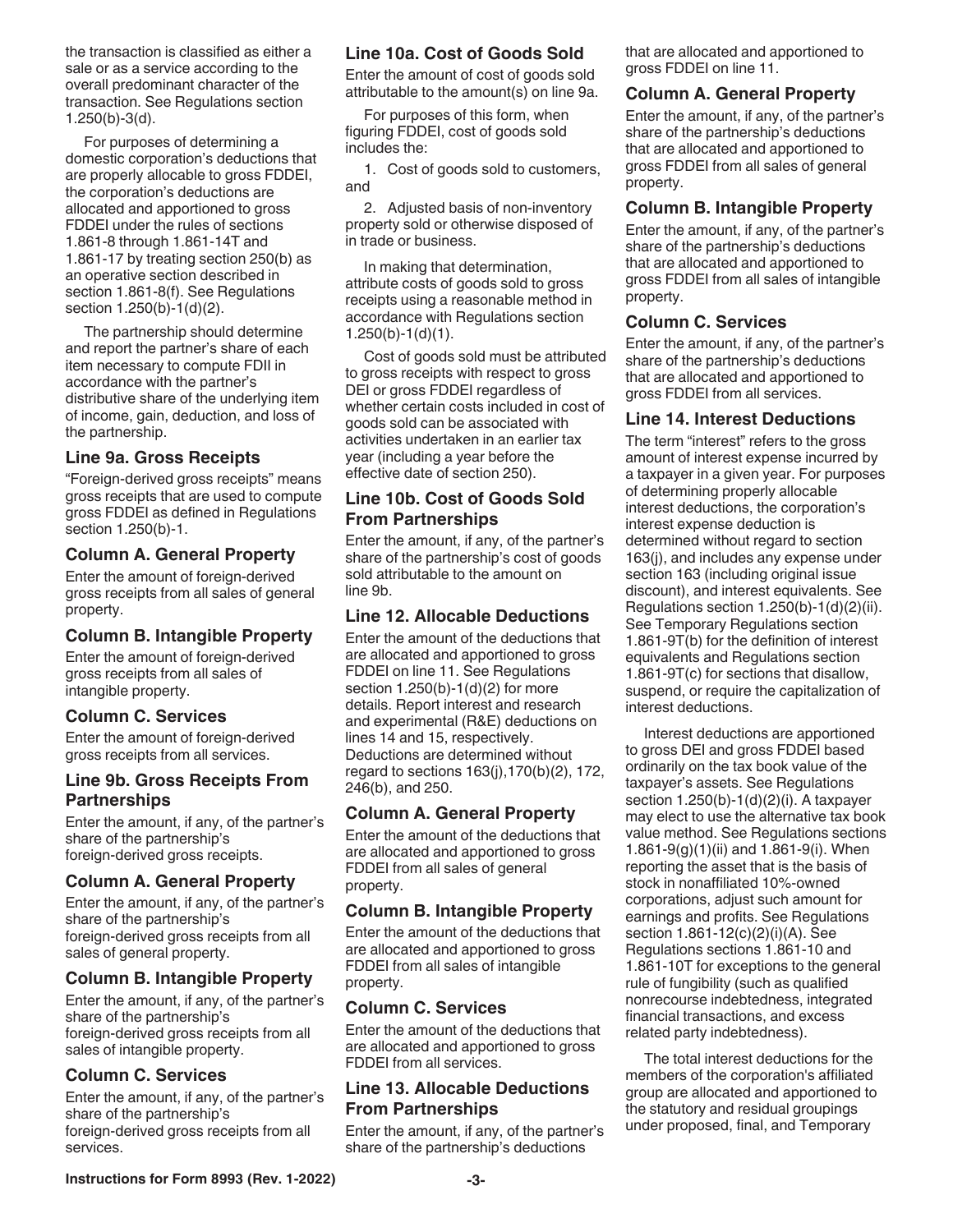Regulations sections 1.861-8 through 1.861-14.

The amount reported on this line should include interest paid or accrued by the taxpayer and the taxpayer's share of interest expense incurred by a partnership. With respect to corporate partners with an interest in the partnership of 10% or more, interest expense, including the partner's distributive share of partnership interest expense, is apportioned by reference to the partner's assets, including the partner's pro rata share of partnership assets. See Regulations section 1.861-9(e)(2). A corporate partner with a less-than-10% interest in a partnership shall directly allocate its distributive share of the partnership's interest expense to its distributive share of partnership gross income and be apportioned in accordance with the partner's relative distributive share of gross FDDEI. See Regulations section 1.861-9(e)(4). The above partnership information should have been reported to the partners on Schedule K-3 (Form 1065).

#### **Line 15. Research and Experimental Deductions**

R&E expenses deducted under section 174 are definitely related to gross intangible income reasonably connected with relevant broad product categories of the taxpayer and are allocable to all items of gross intangible income as a class related to such product categories. Gross intangible income is all gross income attributable to intangible property including sales, services, and royalties (including section 367(d) inclusions), but does not include dividends or other inclusions with respect to stock such as sections 951, 951A, and 1293. See Regulations section 1.861-17(b)(2). The product categories are generally determined by reference to the three-digit Standard Industrial Classification (SIC) code. See Regulations section 1.861-17(b)(3). R&E expenses are apportioned in the same proportions that the amounts of the taxpayer's gross receipts (including those of certain controlled and uncontrolled parties) from certain sales, leases, licenses, and services that are related to gross intangible income in the statutory or residual grouping bear to the total amount of gross receipts in the class. See Regulations section 1.861-17(d). The exclusive apportionment rule in Regulations section 1.861-17(c) does not apply for purposes of apportioning R&E to determine the deduction for FDII.

The amount reported on this line should include R&E deductions of the taxpayer and the taxpayer's share of R&E deductions incurred by a partnership. This requires that the partnership report to its partners the gross receipts related to certain income within the statutory and residual groupings within a SIC code and the partner's distributive share of the partnership's R&E deductions, if any, connected with the SIC codes. See section 1.861-17(f). The above partnership information should have been reported to the partners on Schedule K-3 (Form 1065).

#### **Line 16. Other Apportioned Deductions**

Enter all other apportioned deductions that relate to gross FDDEI that are not otherwise included on lines 12, 14, and 15. If a deduction does not bear a definite relationship to a class of gross income constituting less than all of gross income, it shall ordinarily be treated as definitely related and allocable to all of the taxpayer's gross income, including gross DEI and gross FDDEI, except where otherwise directed in the regulations.

#### **Line 17. Other Apportioned Deductions From Partnerships**

Enter all other apportioned deductions that relate to gross FDDEI from partnerships that are not otherwise included on lines 13, 14, and 15.

## **Part III. Determining FDII and/or GILTI Deduction**

## **Line 20. Foreign-Derived Ratio**

FDR is determined by computing the ratio of FDDEI over DEI. See *[Definitions](#page-0-0)  [and Overview](#page-0-0)*, earlier, for the discussion of FDDEI. Divide the amount on line 19 by the amount on line 6. The resulting ratio must not exceed 1.

#### **Line 22. GILTI Inclusion**

Enter the amount of GILTI reported on Form 8992, Part II, line 5. Attach Form 8992 to your income tax return.

## **Line 24. Taxable Income**

Enter the taxable income of the domestic corporation (determined without regard to section 250).

#### **Line 25. Excess FDII and GILTI Over Taxable Income**

Subtract the taxable income amount reported on line 24 from the total FDII and GILTI on line 23.

If the result reported on line 25 is zero or negative, your taxable income is greater than the sum of FDII and GILTI, and your deduction under section 250 is not limited.

If the result reported on line 25 is a positive number, your taxable income is less than the sum of your FDII and GILTI, and your deduction under section 250 is limited to taxable income. Refer to the instructions for lines 26 and 27, later, to determine the amount by which you need to reduce FDII and GILTI.

## **Line 26. FDII Reduction**

The reduction in FDII for which a deduction is allowed equals such excess multiplied by a percentage equal to the corporation's FDII divided by the sum of its FDII and GILTI.

Use the Line 26 Worksheet to compute the FDII reduction.

#### **Line 26 Worksheet**

| Line A            | Enter the<br>amount<br>from<br>line $25.$ If<br>zero or<br>less.<br>enter-0- on<br>line E of<br>this<br>worksheet<br>and stop. |  |
|-------------------|--------------------------------------------------------------------------------------------------------------------------------|--|
| Line B            | Enter the<br>amount<br>from line 21.                                                                                           |  |
| Line <sub>C</sub> | Enter the<br>amount<br>from line 23.                                                                                           |  |
| Line D            | Divide line<br>B by line C.                                                                                                    |  |
| Line E            | Multiply line<br>A by line D.<br><b>Enter this</b><br>line E<br>amount on<br>Form 8993,<br>line 26.                            |  |

## **Line 27. GILTI Reduction**

The reduction in GILTI is determined by the excess amount less the FDII reduction.

Use the Line 27 Worksheet to compute the FDII reduction.